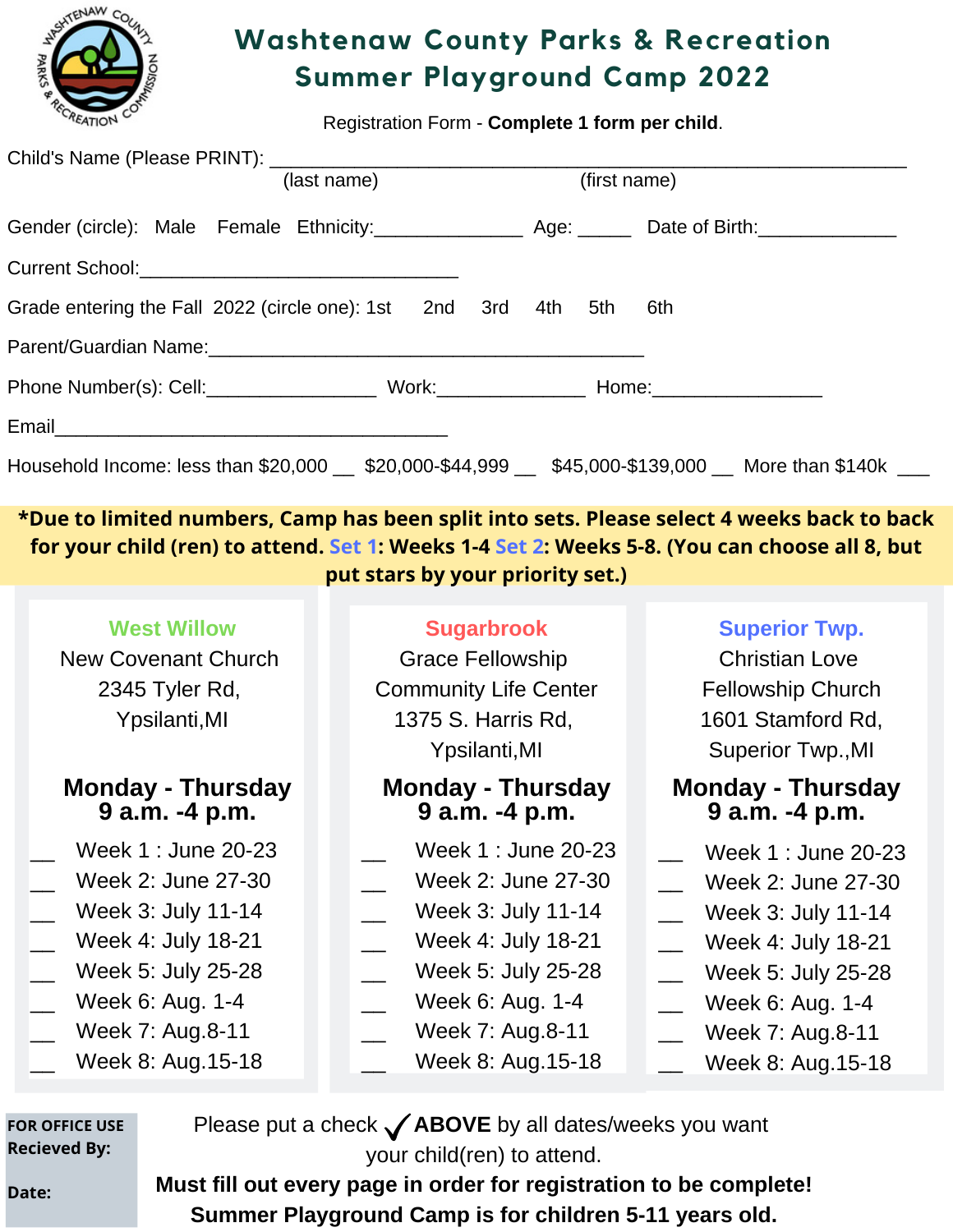### **Emergency Contact & Health Information**

|                                                                                                                                                                                                                                                                                                                                                                                                                                                                                                                                                                                 | Primary Contact Person: Notified All Annual Control of Primary Contact Person: Note and All Annual Control of Relation to child: |           |  |
|---------------------------------------------------------------------------------------------------------------------------------------------------------------------------------------------------------------------------------------------------------------------------------------------------------------------------------------------------------------------------------------------------------------------------------------------------------------------------------------------------------------------------------------------------------------------------------|----------------------------------------------------------------------------------------------------------------------------------|-----------|--|
|                                                                                                                                                                                                                                                                                                                                                                                                                                                                                                                                                                                 |                                                                                                                                  |           |  |
|                                                                                                                                                                                                                                                                                                                                                                                                                                                                                                                                                                                 |                                                                                                                                  |           |  |
| Secondary Contact Person: National Account of the Secondary Contact Person:                                                                                                                                                                                                                                                                                                                                                                                                                                                                                                     |                                                                                                                                  |           |  |
|                                                                                                                                                                                                                                                                                                                                                                                                                                                                                                                                                                                 |                                                                                                                                  |           |  |
|                                                                                                                                                                                                                                                                                                                                                                                                                                                                                                                                                                                 |                                                                                                                                  |           |  |
|                                                                                                                                                                                                                                                                                                                                                                                                                                                                                                                                                                                 |                                                                                                                                  |           |  |
| Please list all persons (must be 18 years or older) with permission to drop off/pick up your child.                                                                                                                                                                                                                                                                                                                                                                                                                                                                             |                                                                                                                                  |           |  |
|                                                                                                                                                                                                                                                                                                                                                                                                                                                                                                                                                                                 |                                                                                                                                  |           |  |
| Name: Mame: Mannell Age: Mannell Age: Mannell Age: Mannell Age: Mannell Age: Mannell Age: Mannell Age: Mannell Age: Mannell Age: Mannell Age: Mannell Age: Mannell Age: Mannell Age: Mannell Age: Mannell Age: Mannell Age: Ma                                                                                                                                                                                                                                                                                                                                                  |                                                                                                                                  |           |  |
| If you feel your child is old enough to walk to and from camp unsupervised please indicate below:                                                                                                                                                                                                                                                                                                                                                                                                                                                                               |                                                                                                                                  |           |  |
| my child exits the Summer Playground Camp premises I assume full responsibility for his/her well being. WCPARC<br>Summer Playground Camp will not be held liable under any circumstance for my child once he/she leaves.                                                                                                                                                                                                                                                                                                                                                        |                                                                                                                                  |           |  |
|                                                                                                                                                                                                                                                                                                                                                                                                                                                                                                                                                                                 |                                                                                                                                  |           |  |
|                                                                                                                                                                                                                                                                                                                                                                                                                                                                                                                                                                                 |                                                                                                                                  |           |  |
| Health Information: Circle the answer.<br>Are your child's immunizations up to date? Yes<br>Other Health Issues/Contagious Diseases (If any)<br>Does your child have any physical restrictions? Yes<br>Please list all medications your child is currently taking:<br>Does your child have any existing allergies we should know about?<br>If yes, please list allergies: <b>with the set of the set of the set of the set of the set of the set of the set of the set of the set of the set of the set of the set of the set of the set of the set of the set of the set o</b> | No.<br><b>No</b>                                                                                                                 | Yes<br>No |  |
| Food Requirements: Vegetarian / Vegan / Gluten Free (circle one)<br>Does your child require an EpiPen for these allergies?*  Yes                                                                                                                                                                                                                                                                                                                                                                                                                                                |                                                                                                                                  | No        |  |

\***Please Note: WCPARC Employees are not authorized to dispense medication or administer injections.** Playground Camp staff will use EpiPens, if provided by the child's parent, in an effort to save the child's life. **This is the one and only exception to dispensing medication at WCPARC Programs.**

If there is any additional information you would like to tell us about in regards to your child's needs?

**If WCPARC Playground Camp Staff are unable to reach me or a person whom I have designated, I understand appropriate emergency care deemed advisable by WCPARC will be sought. I agree to pay for all expenses that may be incurred by this emergency care.**

**\_\_\_\_\_\_\_\_\_\_\_\_\_\_\_\_\_\_\_\_\_\_\_\_\_\_\_\_\_\_\_\_\_\_\_\_\_\_\_\_\_\_\_\_\_\_\_\_\_\_\_\_\_\_\_\_\_\_\_\_\_\_\_\_\_\_\_\_\_\_\_\_\_\_\_\_\_\_\_\_\_\_\_\_\_\_\_\_\_\_**

**I hereby state that the information provided on this form is correct to the best of my knowledge.** Parent/ Guardian (PRINT) Parent/Guardian (SIGNATURE)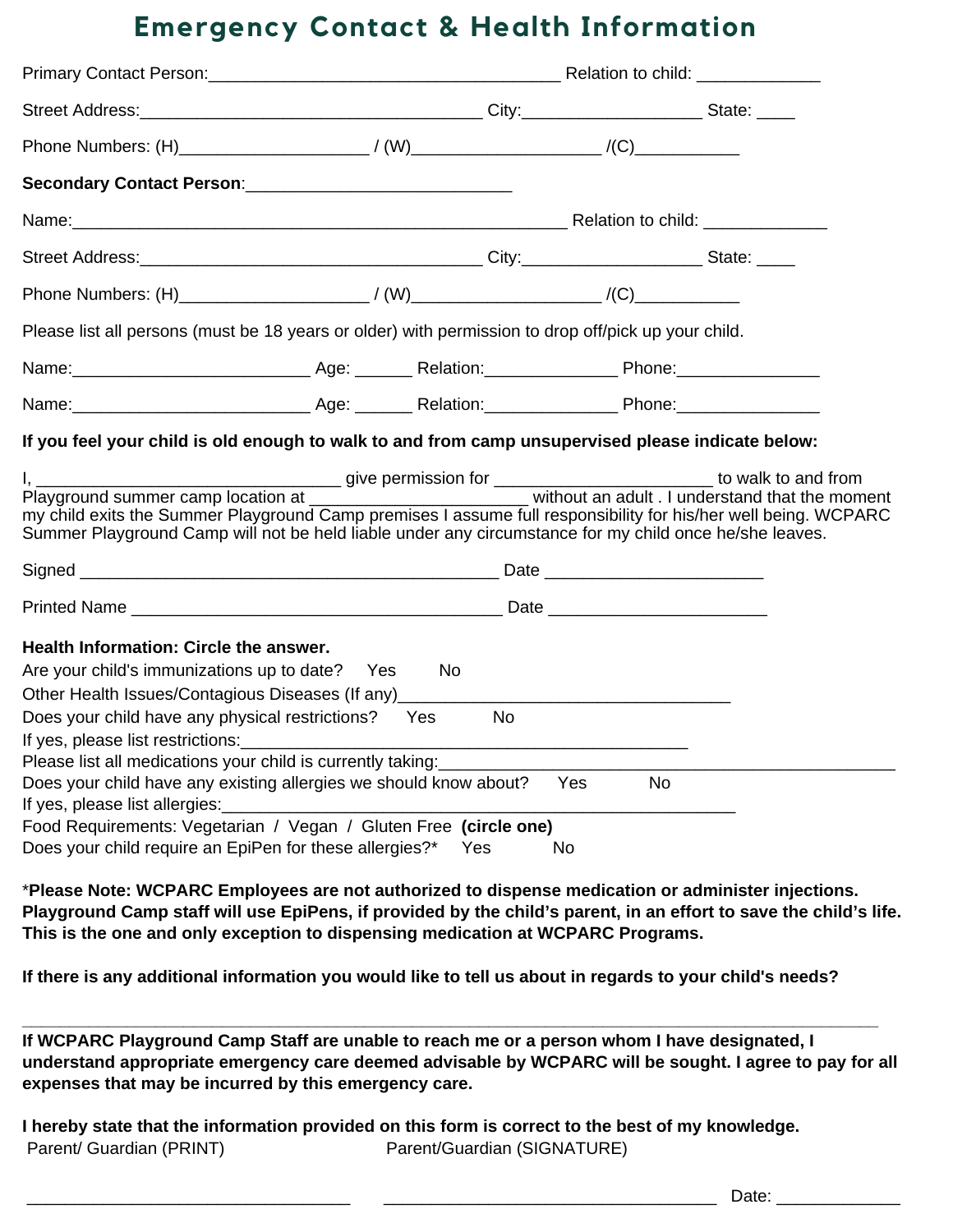#### **RELEASE AGREEMENT**

**Photo Release**:I understand that photographic and or video recordings of the child identified on this registration form may be taken during camp. I provide permission to Washtenaw County Parks and Recreartion Commission to use such images in the display, distribution, publication, transmission, or otherwise use of photographs, images, and/or video taken of my child for use in materials that include, but may not be limited to, printed materials such as brochures and newsletters, videos, and digital images such as those on the Washtenaw County Parks and Recreation website, sponsoring agencies and, if applicable, owners and lessors of premises used to conduct the program.

#### **Zero Tolerance**

The WCPARC playground camp has a zero tolerance policy towards physical violence of any nature. Incidents involving any type of violence will result in a meeting with Site Coordinator and disciplinary suspension, possibly including an expulsion from camp. I understand that my child will be expected to comply with the established guidelines for playground camp, which requires children to refrain from using any foul language, hitting, biting, and using threats, bullying, etc.

#### **Acknowledgement & Release of Liability**

I acknowledge there are risks associated with my child's participation in this activity, including, but not limited to those associated with travel, transportation or vehicular traffic, water activities, climate or weather or other natural phenomenon, accident, the child's own actions or the actions of others. I understand that these risks may result in serious illness, injury or death, and I hereby accept and assume, for my child, all such risks. My child is able to participate in the associated activities. In consideration for being allowed to participate in this activity, which I do freely and voluntarily for my child, myself, my executors, administrators, heirs, next of kin, successors and assigns to: Waive, release and discharge from any and all liability of Washtenaw County, its elected and appointed officials, employees, students, agents, and volunteers for any death, disability, personal injury, property damage, property theft or actions of any kind which may hereafter occur to my child, including as to my child's traveling to, from, and during this activity/trip.

Indemnify and hold harmless of Washtenaw County and the organizers, its elected and appointed officials, employees, students, agents, and volunteers from any and all liabilities or claims made by other individuals or entities as a result of or relating to my participation in this activity.

I further understand the Washtenaw County and organizing groups are not and will not be responsible for any medical costs that may be incurred by me or my child. I authorize Washtenaw County staff to seek and obtain emergency medical or surgical services for me during this activity/trip, if required.

I understand and agree to the statements above.

By signing below you acknowledge that you are parent or guardian of the child identified on this registration form, that you have read this release and registration form fully, and that you authorize to agree on behalf of yourself and the child identified on this registration form and anyone who may be entitled to bring claim on the child's behalf to the following:

Parent/Guardian (PRINT) Parent/Guardian (SIGNATURE)

Date: \_\_\_\_\_\_\_\_\_\_\_\_\_\_\_\_\_

\_\_\_\_\_\_\_\_\_\_\_\_\_\_\_\_\_\_\_\_\_\_\_\_\_\_\_\_\_\_\_\_ \_\_\_\_\_\_\_\_\_\_\_\_\_\_\_\_\_\_\_\_\_\_\_\_\_\_\_\_\_\_